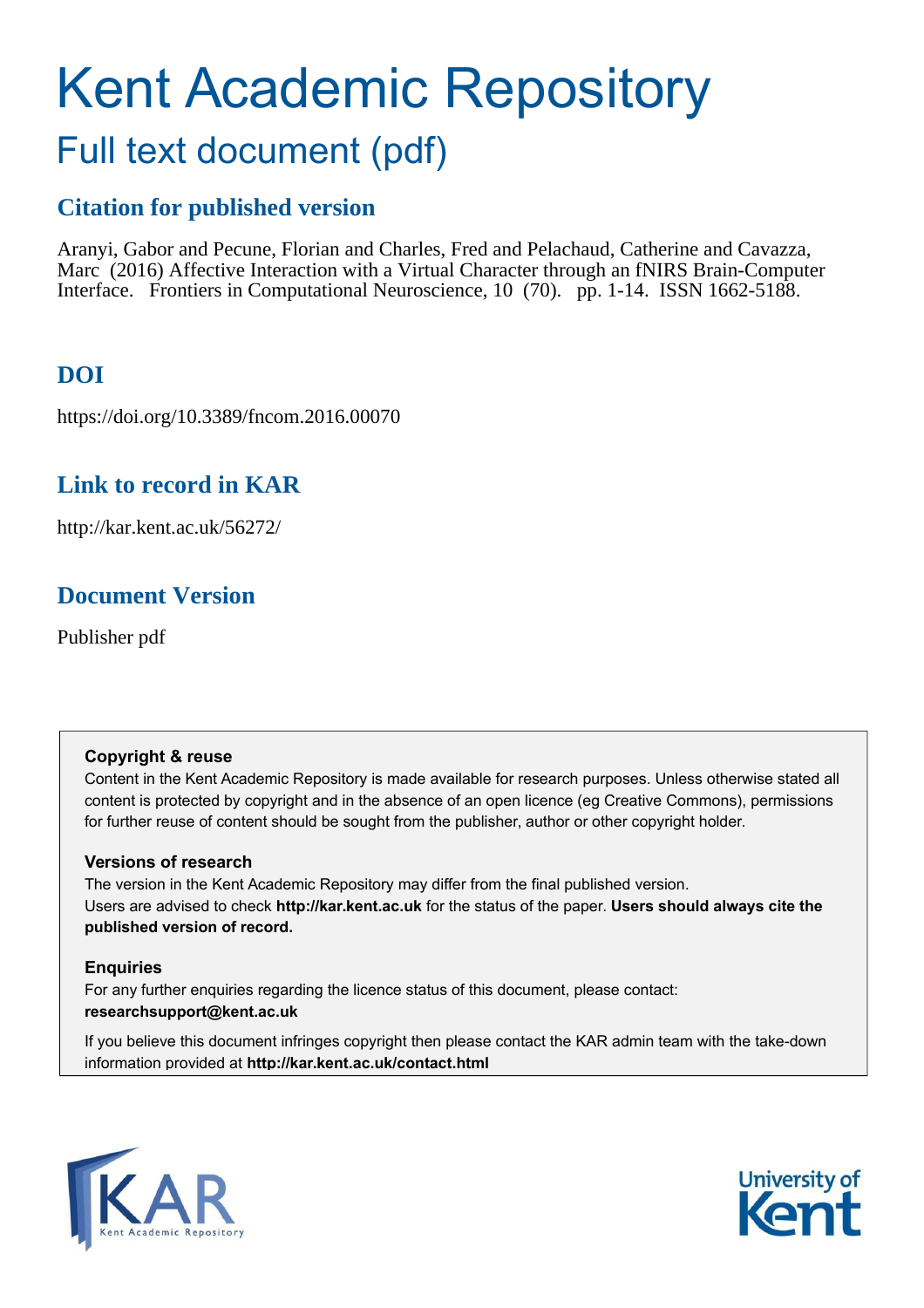



# [Affective Interaction with a Virtual](http://journal.frontiersin.org/article/10.3389/fncom.2016.00070/abstract) [Character Through an fNIRS](http://journal.frontiersin.org/article/10.3389/fncom.2016.00070/abstract) [Brain-Computer Interface](http://journal.frontiersin.org/article/10.3389/fncom.2016.00070/abstract)

[Gabor Aranyi](http://loop.frontiersin.org/people/359517/overview)<sup>1</sup>, Florian Pecune<sup>2</sup>, [Fred Charles](http://loop.frontiersin.org/people/303123/overview)<sup>1</sup>, Catherine Pelachaud<sup>2</sup> and [Marc Cavazza](http://loop.frontiersin.org/people/342880/overview)<sup>3</sup>\*

*<sup>1</sup> School of Computing, Teesside University, Middlesbrough, UK, <sup>2</sup> CNRS - LTCI, Telecom ParisTech, Paris, France, <sup>3</sup> School of Engineering and Digital Arts, University of Kent, Canterbury, Kent, UK*

Affective brain-computer interfaces (BCI) harness Neuroscience knowledge to develop affective interaction from first principles. In this article, we explore affective engagement with a virtual agent through Neurofeedback (NF). We report an experiment where subjects engage with a virtual agent by expressing positive attitudes towards her under a NF paradigm. We use for affective input the asymmetric activity in the dorsolateral prefrontal cortex (DL-PFC), which has been previously found to be related to the high-level affective-motivational dimension of approach/avoidance. The magnitude of left-asymmetric DL-PFC activity, measured using functional near infrared spectroscopy (fNIRS) and treated as a proxy for approach, is mapped onto a control mechanism for the virtual agent's facial expressions, in which action units (AUs) are activated through a neural network. We carried out an experiment with 18 subjects, which demonstrated that subjects are able to successfully engage with the virtual agent by controlling their mental disposition through NF, and that they perceived the agent's responses as realistic and consistent with their projected mental disposition. This interaction paradigm is particularly relevant in the case of affective BCI as it facilitates the volitional activation of specific areas normally not under conscious control. Overall, our contribution reconciles a model of affect derived from brain metabolic data with an ecologically valid, yet computationally controllable, virtual affective communication environment.

#### **OPEN ACCESS**

#### Edited by:

*Eduardo Fernandez, University Miguel Hernandez, Spain*

#### Reviewed by:

*John E. Lewis, University of Ottawa, Canada Petia D. Koprinkova-Hristova, Bulgarian Academy of Sciences, Bulgaria*

> \*Correspondence: *Marc Cavazza [m.o.cavazza@kent.ac.uk](mailto:m.o.cavazza@kent.ac.uk)*

Received: *25 March 2016* Accepted: *27 June 2016* Published: *12 July 2016*

#### Citation:

*Aranyi G, Pecune F, Charles F, Pelachaud C and Cavazza M (2016) Affective Interaction with a Virtual Character Through an fNIRS Brain-Computer Interface. Front. Comput. Neurosci. 10:70. [doi: 10.3389/fncom.2016.00070](http://dx.doi.org/10.3389/fncom.2016.00070)* Keywords: brain-computer interfaces, fNIRS, neurofeedback, affective computing, virtual agents

#### INTRODUCTION AND RATIONALE

One major challenge for brain-computer interfaces (BCI) is to be based on sound computational models grounded in Neuroscience findings. Recent years have seen an interest in developing affective BCI [\(Mühl et al., 2014\)](#page-13-0) to support a wide range of interactive systems, as an extension of work in affective computing. However, unlike with imagery-based or motor-oriented BCI, the anatomical localization of emotional responses is often elusive [\(Lindquist et al., 2012\)](#page-13-1), hampering the design of neuroscience-inspired computational models. From a similar perspective, [Mattout](#page-13-2) [\(2012\)](#page-13-2) has advocated the use of social neuroscience signals to develop improved BCI which would go beyond the traditional command paradigm of conversion of signal into action, and support more sophisticated, life like interactions.

In this article, we report on an experimental framework and investigate affective BCI in a synthetic but realistic situation, in which the user interacts with a virtual agent endowed with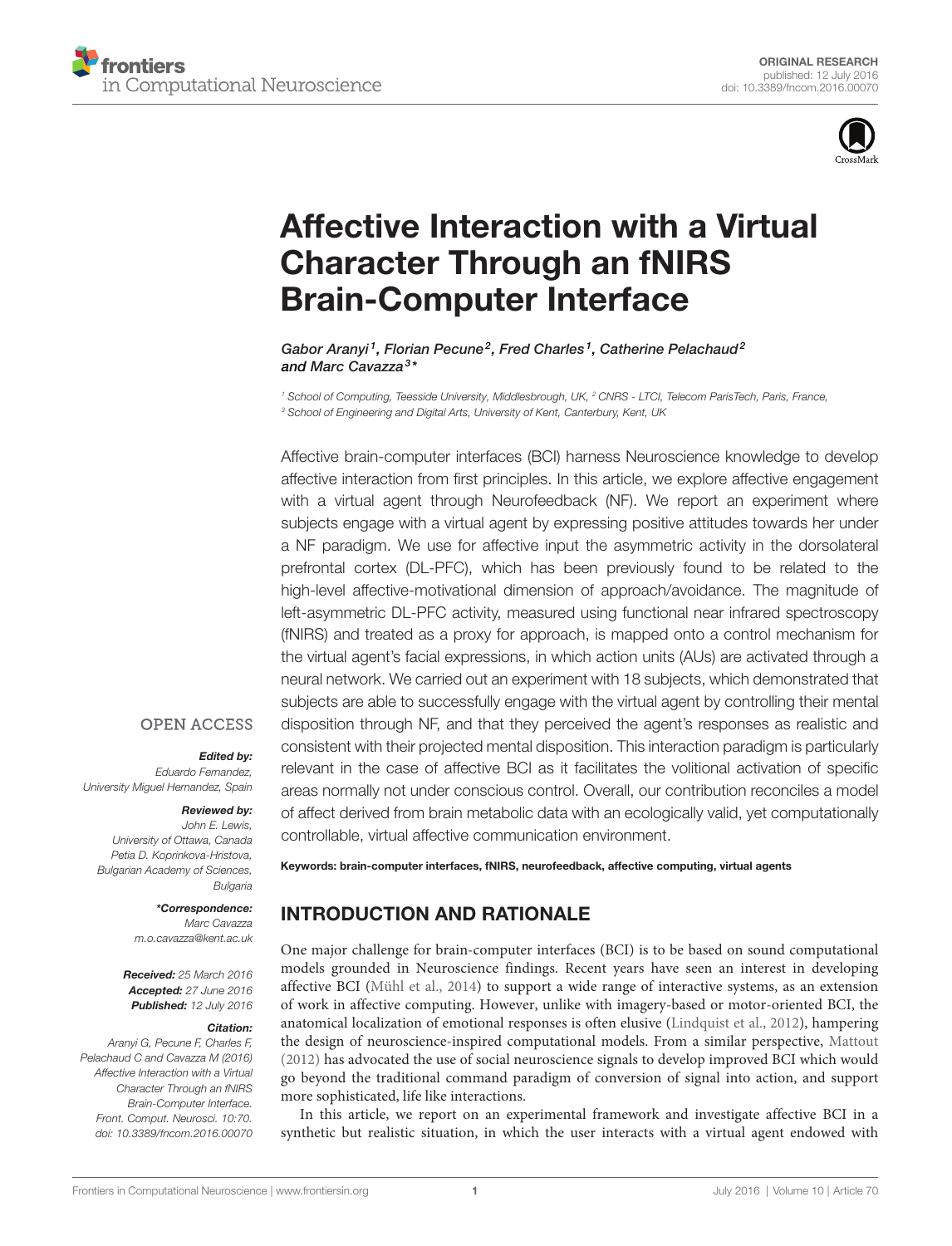facial expressions. Our objective is to study under which conditions users can engage with a virtual agent that displays realistic non-verbal behavior, using only their mental disposition towards the agent. Hence it aims at reconciling some limited but corroborated neuroscience data about mental disposition with what is perhaps the largest body of work in affective computing, facial expressions.

In this framework, we are creating a new vision of rapport [\(Gratch et al., 2007\)](#page-12-0), which we claim to be more controllable than empathy [\(Light et al., 2009\)](#page-13-3), requiring generally a stronger context and background, or alignment [\(Menenti et al., 2012\)](#page-13-4) in which verbal communication is required on both sides. We have opted for a Neurofeedback (NF) paradigm, which is appropriate to the closed-loop setting required to investigate rapport. In this system, the input signal is constituted by prefrontal cortex (PFC) asymmetry measured through functional near infrared spectroscopy (fNIRS; capturing the mental disposition towards the agent), and the feedback channel is constituted by the virtual agent's non-verbal behavior, facial expressions in particular, responding to the perceived disposition. Other supporting elements include the fact that NF facilitates BCI input where the signal is not under direct volitional control, and that PFC asymmetry has been demonstrated to be amenable to NF control [\(Rosenfeld et al., 1995;](#page-13-5) [Aranyi et al., 2015b\)](#page-12-1).

We have designed an asymmetric situation, in which the user interacts through BCI alone, whilst the virtual agent uses realistic non-verbal behavior. This setting is intended to facilitate the controllability of the experiment, as well as the principled use of background knowledge in affective neuroscience and affective psychology to support the computational approach.

#### BCI: PREFRONTAL ASYMMETRY AND fNIRS

Despite difficulties in identifying neural substrates for major categories of emotions [\(Lindquist et al., 2012\)](#page-13-1), a large body of work has demonstrated a strong correlation between PFC activity and the affective-motivational dimension of approach/withdrawal [\(Davidson, 1992\)](#page-12-2). Furthermore, approach has been shown to underpin higher-level emotions such as empathy [\(Light et al., 2009;](#page-13-3) [Gilroy et al., 2013\)](#page-12-3) and anger [\(Harmon-Jones, 2003\)](#page-13-6).

<span id="page-2-0"></span>In previous work, we have demonstrated that both anger and empathy could be been successfully used in a BCI context to interact with virtual agents [\(Gilroy et al., 2013;](#page-12-3) [Aranyi et al.,](#page-12-1) [2015b\)](#page-12-1). Our objective here is to bridge the gap with affective expression and improve the joint analysis of objective and subjective users' responses. Hence, as a component of rapport, approach is the positive element of input on the user's side. PFC asymmetry can be measured through various signals including electroencephalography (EEG) [\(Davidson, 1992\)](#page-12-2), functional magnetic resonance imaging (fMRI) [\(Zotev et al., 2013\)](#page-13-7) and fNIRS [\(Doi et al., 2013\)](#page-12-4). We have opted for fNIRS because it offers better signal stability and robustness to motion artifacts and also because PFC activity is readily accessible to fNIRS measurement, in particular the dorsolateral PFC (DL-PFC) through lateral optodes [\(Ayaz et al., 2011\)](#page-12-5).

Following the definitions of rapport according to [Gratch et al.](#page-12-0) [\(2007\)](#page-12-0), in our setting the positive signal from the user towards the agent corresponds to the intensity of approach, and the positive response from the agent to the evolution of non-verbal behavior and facial expressions (combination of focus of attention and positively valenced expressions). The establishment of rapport being seen as the concomitance of positive signals on both sides in an interaction setting, it is thus well captured by the experimental design.

While previous studies have related the perception of rapport to PFC signals [\(Schilbach et al., 2006;](#page-13-8) [Gordon et al., 2014\)](#page-12-6), it is important to note that here, we are not directly equating rapport to PFC asymmetry. Instead, we show that rapport can emerge, from the user perspective, from the perception of a positively valenced response to her own engagement or mental disposition. We posit that a computational model of approach can support a visually realistic engagement with an agent displaying realistic affective behavior. This will be measured through the combination of successful NF in this interactive context with subjective experience questionnaires.

#### PREVIOUS AND RELATED WORK

One of the earliest works using neuroimaging to study the perception of virtual agents is from [Schilbach et al. \(2006\)](#page-13-8). They investigated neural correlates of observed social interactions with virtual agents using fMRI, the behaviors of virtual agents being designed to be perceived as either socially relevant or arbitrary. Their main finding was that perception of social interactions (defined as ''adequate facial expressions'' for the virtual agent) resulted in an activation of the ventromedial PFC (VM-PFC), which was not observed when the agents expressions were arbitrary. They attribute this activation to the VM-PFC's involvement in the early processing of social meaning, also citing its role in joint attention as well as in guiding approach and withdrawal. In more recent work, they have explored an interactive setting for joint attention based on mutual gaze between the user and a virtual agent [\(Schilbach et al., 2010\)](#page-13-9), showing reward-related neurocircuitry to be activated during the initiation of joint attention.

[Nozawa and Kondo \(2009\)](#page-13-10) have monitored the activity of the PFC using fNIRS during controlled mouse-based interaction with a virtual agent and found a surge of activity predominantly in the DL-PFC, which they interpreted in attentional terms only. [Benbasat et al. \(2010\)](#page-12-7) reported a neuroimaging study of how virtual agents induce social presence as a function of their appearance (gender, ethnicity) using fMRI, with the anterior paracingulate cortex as a region of interest.

Our own work, while clearly following on results from [Schilbach et al. \(2006,](#page-13-8) [2010\)](#page-13-9), aims at deriving BCI techniques supporting social interaction with virtual agents rather than investigating the neural correlates of human-agent interaction. BCI input bypasses traditional expressive mechanisms of human subjects (facial expressions, gaze), while virtual agents use a range of facial expressions reflecting the user's perceived level of engagement. We concentrate on the DL-PFC as a region of interest because of its relation to approach [\(Spielberg et al., 2012\)](#page-13-11)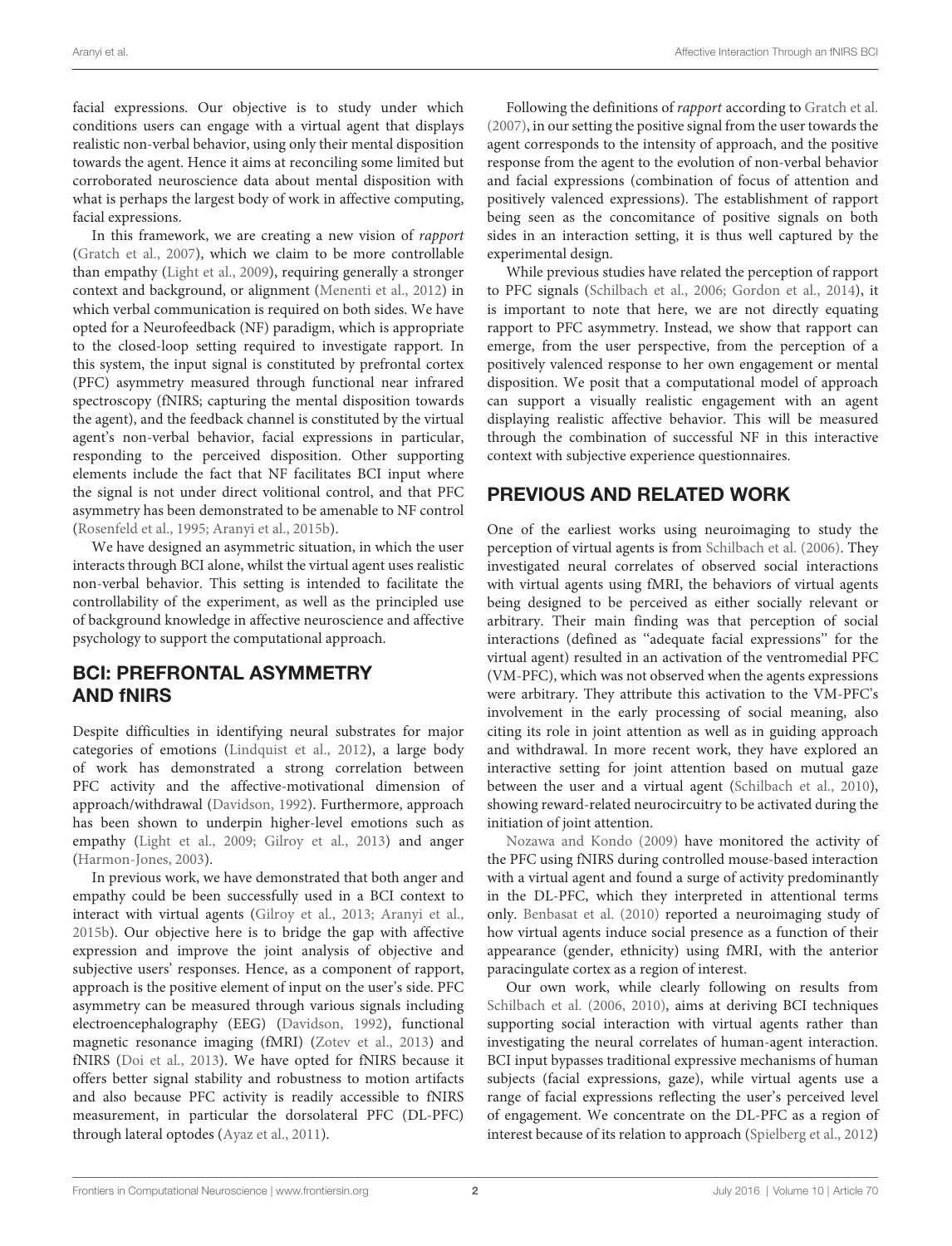and our previous experience with fNIRS-based NF [\(Aranyi et al.,](#page-12-8) [2015a,](#page-12-8)[b\)](#page-12-1). While our installation is not fully ecological in terms of communication, by relying on users' mental disposition it trades naturalness for controllability and sustained interaction.

Previous research in embodied conversational agents has investigated both empathic agents supporting the user in learning situations [\(Prendinger and Ishizuka, 2005\)](#page-13-12) and agents that elicit empathy from users. The use of physiological signals has been experimented in both contexts [\(Prendinger and Ishizuka, 2005;](#page-13-12) [Gilroy et al., 2013\)](#page-12-3). [Gilroy et al. \(2013\)](#page-12-3) have described the use of EEG prefrontal asymmetry to capture empathy towards a virtual agent during an interactive narrative, but have not explored the agent's expressions; instead they used a simplified feedback mechanism based only on color saturation.

Agents display their emotional states through their verbal and non-verbal behaviors. While earlier models focused on the six prototypical expressions of emotion, latest models allow modeling a large variety of facial expressions as a combination of the expressions of emotions [\(Albrecht et al., 2005\)](#page-12-9) as sequences of multimodal signals [\(Niewiadomski et al., 2011\)](#page-13-13), or even as a blend of expressions [\(Niewiadomski and Pelachaud, 2007\)](#page-13-14). Models may rely on pure combinatorial approaches where the expression of an emotion is the result of an algebraic combination of other expressions [\(Albrecht et al., 2005\)](#page-12-9) of regions on the face [\(Bui et al., 2001;](#page-12-10) [Niewiadomski and Pelachaud, 2007\)](#page-13-14); other models have relied on corpora annotation [\(Niewiadomski et al.,](#page-13-13) [2011\)](#page-13-13) where videos are carefully annotated to extract multimodal signals expressing emotions. Others have applied a perceptual approach [\(Grammer and Oberzaucher, 2006;](#page-12-11) [Etemad et al., 2015\)](#page-12-12) where human users are asked to create expressions of the virtual agents for given emotions.

[Huang et al. \(2011\)](#page-13-15) also report that virtual agents can create rapport during interactions with human users by generating proper verbal and non-verbal behaviors. This provides a setting whereby we assume that generated non-verbal behaviors (i.e., facial expressions) are the reflection of the human user, which thus creates a relationship between the user's input signals and the resulting visual feedback generated by the virtual agent.

#### SYSTEM OVERVIEW

To support our experiments with virtual agent's control from a single affective dimension, we designed a complete software platform, which is presented in **[Figure 1](#page-2-0)**. From the user's perspective, the virtual agent behaves autonomously as a response to what it perceives as the user's mental disposition towards itself. Users are instructed to express positive feelings towards the agent in order to capture its interest. This should in turn result in the agent responding to the user with an expression matching the perceived interest in both valence and intensity.



FIGURE 1 | System overview. Brain signals are collected through functional near infrared spectroscopy (fNIRS) system (A) where left-most and right-most channels are processed to generate a left-asymmetry score (1). During the *View* epoch (2), the left-asymmetry values are used to define the *Min* and *Max* bounds (3) to be used during the *Neurofeedback (NF)* epoch where the real-time left-asymmetry scores (4) are normalized (B) before being used as single input (5) to the virtual agent's facial expressions action units (AUs) and body action parameters under the neural network's control (C).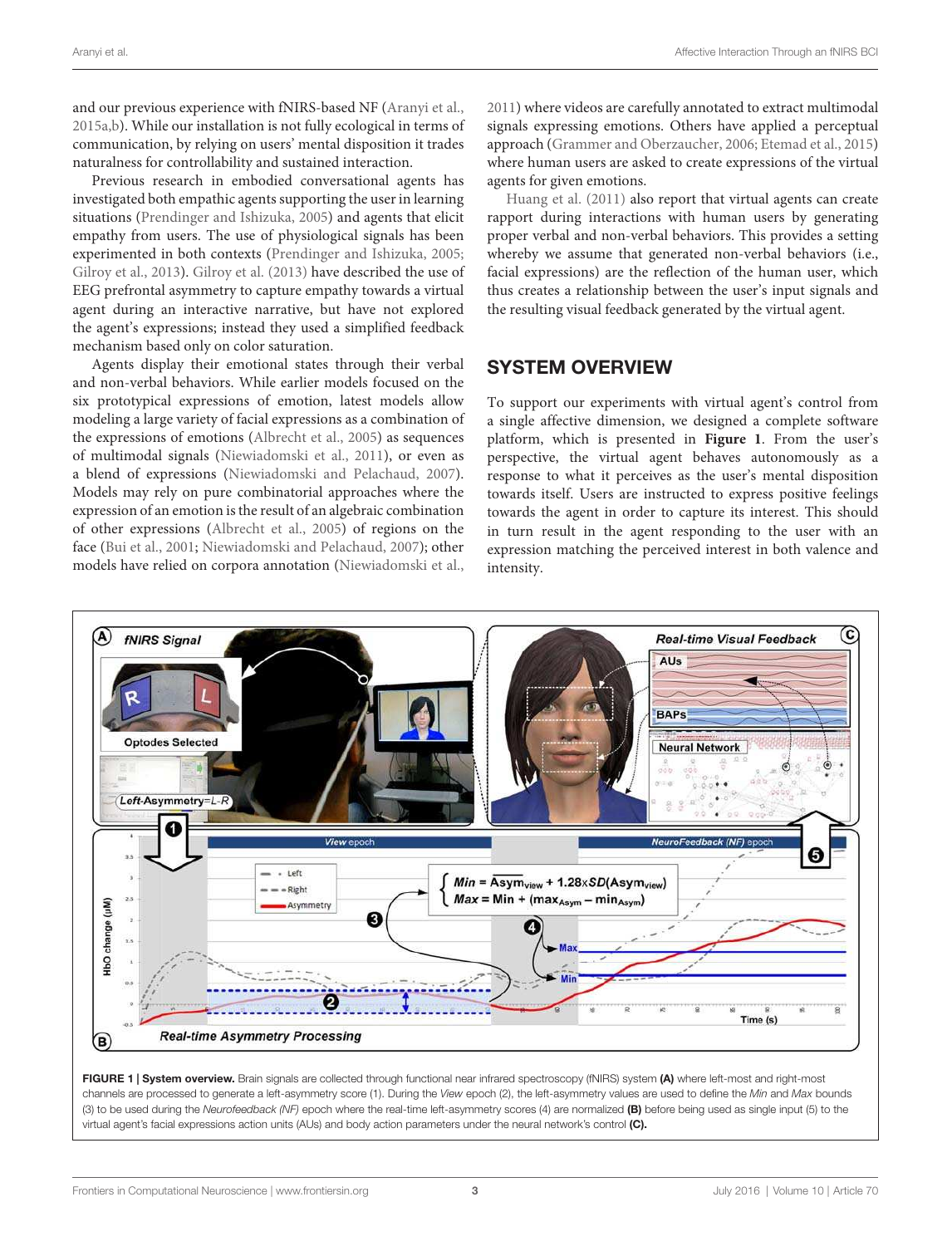Users' attitudes are captured through their levels of PFC asymmetry, using fNIRS to measure differences in activity in left vs. right PFC (**[Figure 1A](#page-2-0)**). This is based on extensive work relating the approach/withdrawal affective dimension to PFC asymmetry, measured through EEG [\(Davidson et al., 1990\)](#page-12-13) as well as MRI [\(Zotev et al., 2014\)](#page-13-16). We have adopted fNIRS because of its lesser sensitivity to artifacts compared to EEG and the fact that it is well-suited to capture activity in the PFC, in particular its dorsolateral region [\(Doi et al., 2013\)](#page-12-4). Furthermore, experience gained when studying PFC asymmetry through fMRI [\(Cavazza et al., 2014\)](#page-12-14) could provide guidance to design fNIRS experiments.

From the virtual agent's perspective, the main challenge is to design an appropriate control process that would interpret and respond appropriately to the level of approach expressed mentally by the user. The system uses a networklike control representation to relate a single input to an array of action units (AUs) and body animation parameters (BAPs) that provide low-level control for the agent animation (**[Figure 1C](#page-2-0)**). Our neural network behaves more like a graphical model with activation propagation than a traditional neural network with learning. It is designed to fine-tune control over a large number of variables with multiple control parameters (for further details, see [Charles et al.,](#page-12-15) [2015\)](#page-12-15).

An overview of the operation of the system is as follows: the system captures PFC asymmetry in real-time and produces a matching virtual agent's response. The PFC asymmetry baseline, which is subject-dependent, is acquired through an epoch during which subjects watch the virtual agent (displaying a neutral attitude) while carrying out a simple mental counting task (**[Figure 1B](#page-2-0)**). During active engagement by subjects, PFC asymmetry is measured and its increase over the baseline is interpreted as the intensity of the approach towards the agent. Finally, the value is passed to the control network, which will generate matching virtual agent's behavior, interrupting idle behavior and producing appropriate facial expressions.

#### VIRTUAL AGENT

#### Designing Agent's Non-Verbal Behaviors

<span id="page-4-0"></span>To characterize the virtual agent's range of non-verbal behaviors, we considered four levels of engagement, ranging from disengagement to full engagement. We designed non-verbal behaviors for our virtual agent corresponding to these four levels (see **[Figure 2](#page-4-0)**). Gaze is one of the most prominent indicators of engagement. Indeed, gaze avoidance can be perceived as disengagement [\(Doherty-Sneddon et al., 2002\)](#page-12-16), while mutual gaze is attributed to engagement [\(Burgoon et al.,](#page-12-17) [1984\)](#page-12-17). Moreover, empathic engagement can be achieved through affective interactions [\(Hall et al., 2005\)](#page-12-18). Frequently expressing positively valenced emotions denote a high level of engagement, while negative expressions usually indicate disengagement.

The facial expressions of the virtual agent are defined in terms of AUs of facial action coding system (FACS) [\(Ekman](#page-12-19) [et al., 2002\)](#page-12-19). An expression is the combination of several AUs, where each AU corresponds to a muscular contraction. To design behaviors conveying an appropriate positive emotion, thus expressing engagement, we based our work on [Ochs et al.](#page-13-17) [\(2016\)](#page-13-17). Our combinations of AUs are slightly different than the ones described in [Schilbach et al. \(2006\)](#page-13-8): we did not use winking (AU46), but added cheek rising (AU6) in combination with smiles, which is universally related to the expression of joy [\(Ekman et al., 2002\)](#page-12-19). Moreover, we added jaw-dropping (AU26) to the mouth opening to model an expression of delight. The following AUs (AU1, AU2, AU5, AU12 and AU25) are used in both Shilbach's work and ours. For body animations, our agent follows the MPEG-4 standard which defines BAPs. Each BAP represents the rotation angle of one body joint along one axis.

Altogether, eight expressions were created for this experiment, following the literature (further details provided in **[Table 1](#page-5-0)**):

- Low level of engagement: three behaviors depict a disengaged agent: (1, Neg1) The agent gazes away from the user, slightly tilts its head to the right, and shows a lip pout. (2, Neg2) The agent gazes completely down. (3, Neg3) The agent slightly turns its body away from the user and lowers its lips' corners. The facial expressions generated used AU15, AU17, AU18, AU23 and AU24 for the mouth; and AU43, AU62 and AU64 for the eyes of the agent. Body movements generated used vc1roll, vc1tilt and vc1torsion for the cerebral vertebra and vl1torsion for the lumbar vertebra.
- Below average level of engagement: (4, Neutral) The agent shows a neutral facial expression with its gaze and body oriented towards the user.
- Above average level of engagement: two behaviors portray a mildly positive attitude, expressing happiness. (5, MildPos1) The agent keeps its gaze directed at the user and displays a smile of mild intensity. (6, MildPos2) The agent slightly tilts its head on the left, looks at the user, and displays a smile of mild intensity. The facial expressions generated used AU12, AU25 and AU26 for the mouth; and AU5 for the eyes of the agent. Body movement generated used vc1roll for the cerebral vertebra.
- High level of engagement: two behaviors match with the agent's engagement as it displays delight. (7, HighPos1) Its smile widens, crow's feet appear around the eyes as the cheeks are raised and its head slightly tilts backwards. (8, HighPos2) The agent's smile widens, it slightly opens its mouth and raises its eyebrows. The facial expressions generated used AU1 and AU2 for the eyebrows; AU6 for the cheeks; AU12, AU25 and AU26 for the mouth; and AU5 for the eyes of the agent. Body movement generated used vc1tilt for the cerebral vertebra.

#### Designing Natural Transitions Between **Behaviors**

To ensure the provision of continuous natural feedback to the user, the different behaviors are mapped onto one other. We developed transitions between behaviors representing different levels of engagement. Each behavior corresponds to a particular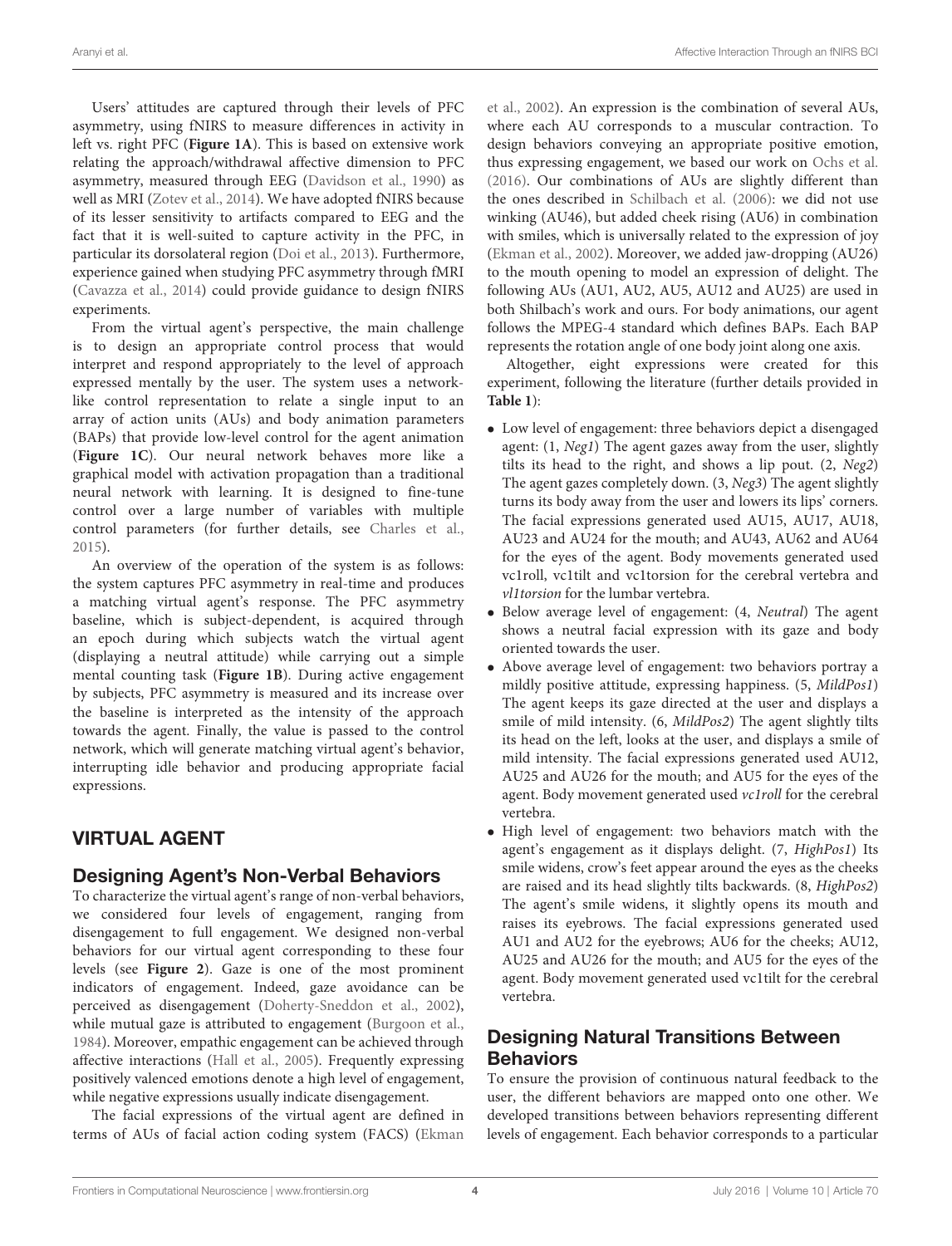<span id="page-5-0"></span>

FIGURE 2 | Progression of the agent's behaviors according to its level of engagement.

combination of AUs and BAPs. To avoid uncanny animations (e.g., when the agent's expression freezes) and to obtain smooth transitions between two behaviors, we designed an interpolation function (based on [Huang and Pelachaud, 2012\)](#page-13-18) so that the previous behavior fades away while the new one slowly appears, resulting in a blended behavior.

Having different behaviors for the same level of engagement avoids the uncanny repetition of similar expressions and increases realism. The variation of behaviors also ensures that the agent does not freeze when it remains at the same level for a long

<span id="page-5-1"></span>time. Hence, the agent displays a new behavior whenever the user maintains a particular level of left-asymmetry for around 2 s.

To validate the behaviors displayed by the agent, therefore to ensure giving an adequate feedback to the user, we conducted two evaluation studies. In the first one, we asked participants to evaluate each of the agent's non-verbal behaviors according to their valence (negative or positive) and their naturalness. In the second one, we asked participants to rank four different behaviors using the same valence scale, from the least positive to the most positive.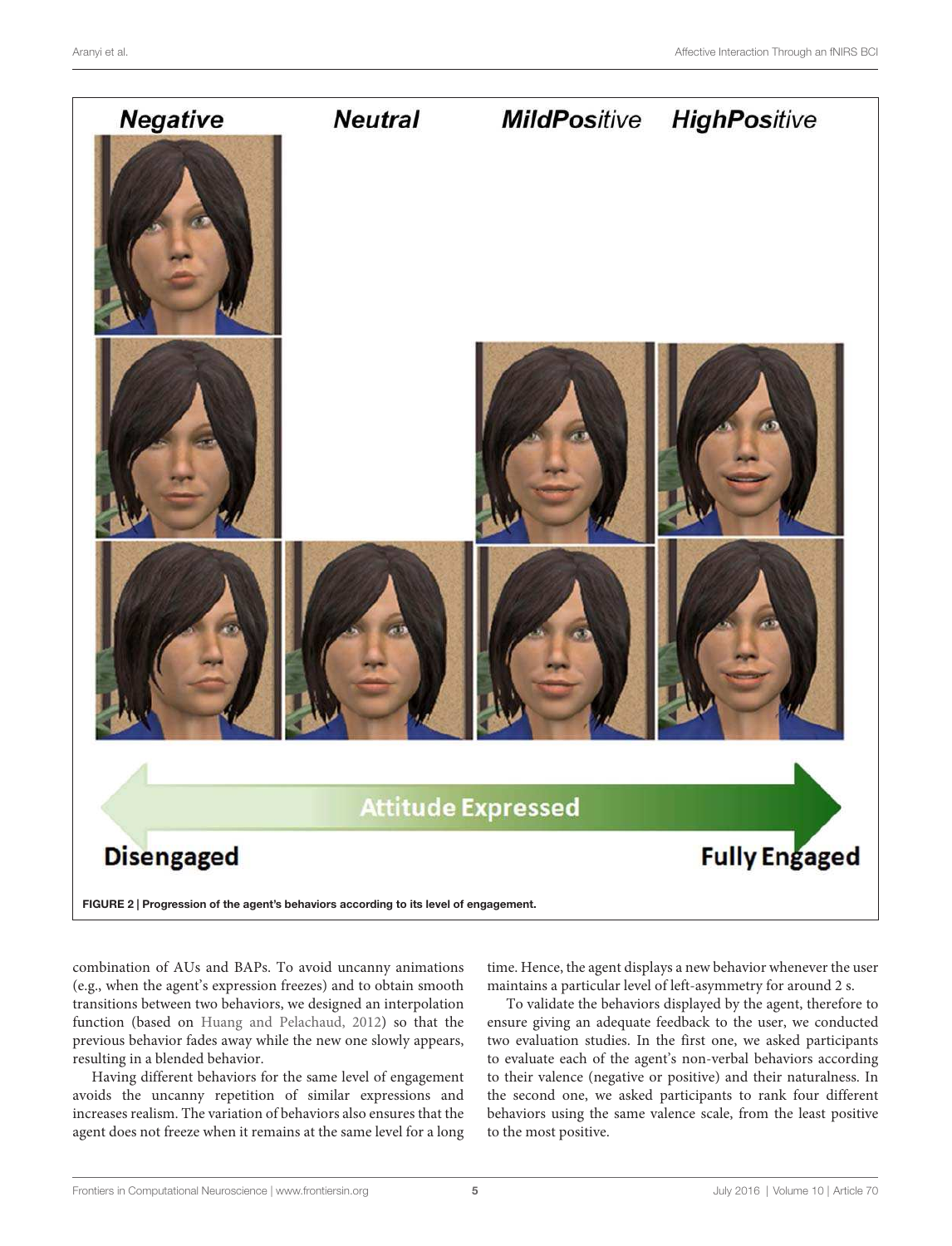|           |            | <b>Engagement level</b>                                                                                                                                |                |                                                                 |                                                                 |
|-----------|------------|--------------------------------------------------------------------------------------------------------------------------------------------------------|----------------|-----------------------------------------------------------------|-----------------------------------------------------------------|
|           |            | <b>Negative</b>                                                                                                                                        | <b>Neutral</b> | <b>Mild positive</b>                                            | <b>High positive</b>                                            |
| AU family | Eyebrows   |                                                                                                                                                        |                |                                                                 | AUI (Inner brow raiser)<br>AU2 (Outer brow raiser)              |
|           | Eyes       | AU43 (Eyes closed)<br>AU62 (Eyes right)<br>AU64 (Eyes down)<br>AU61 (Eyes left)                                                                        |                | AU5 (Upper lid raiser)                                          | AU5 (Upper lid raiser)                                          |
|           | Cheeks     |                                                                                                                                                        |                |                                                                 | AU6 (Cheek raiser)                                              |
|           | Mouth      | AU23 (Lip tightener)<br>AU24 (Lip pressor)<br>AU18 (Lip pucker)<br>AU15 (Lip corner depressor)<br>AU17 (Chin raiser)                                   |                | AU12 (Lip corner puller)<br>AU25 (Lips part)<br>AU26 (Jaw drop) | AU12 (Lip corner puller)<br>AU25 (Lips part)<br>AU26 (Jaw drop) |
|           | <b>BAP</b> | vc1roll (Cervical vertebra roll)<br>vc1tilt (Cervical vertebra tilt)<br>vc1torsion (Cervical vertebra torsion)<br>vl1torsion (Lumbar vertebra torsion) |                | vc1roll (Cervical vertebra roll)                                | vc1tilt (Cervical vertebra tilt)                                |

#### TABLE 1 | Details of the action units (AUs) and body movement defined to encode the facial expressions and behaviors for the each level of engagement.

#### Evaluating the Perceived Valence of Non-Verbal Behaviors

The purpose of our evaluation was to test the following hypothesis (H1): the valence of the agents' non-verbal behaviors is appropriately perceived.

We generated eight videos. In each video, we captured the transition from the neutral behavior to one of the eight nonverbal behaviors we designed (see **[Figure 2](#page-4-0)**). After the transition, the agent maintained its behavior for almost 2 s. All the videos were generated with the same procedure: same appearance of the virtual agent, same position of the camera, same duration of the animation (approximately 4 s). All the videos last exactly 2.3 s and were made the same way: the agent keeps a neutral expression for 0.15 s, then expresses a non-verbal behavior for 2 s and finally maintains a neutral expression for 0.15 s. There was no sound in the videos. We asked subjects to watch each of the eight videos through a web study. After watching each video, subjects rated the valence of the feeling expressed by the agent using 7-point labeled Likert scales. To avoid carryover effects during the evaluation, we used a Latin square design to generate the order of the videos. We recruited a total of 16 participants via mailing lists (56% male). Most of the subjects were French (75%), and between 25 and 35 years old (82%).

In order to test H1, we ran a one-way repeated measures analysis of variance (ANOVA) with perceived valence as dependent variable. The within-subjects factor was AU and BAP combinations (with eight levels; **[Figure 2](#page-4-0)**). There was a statistically significant effect of AU and BAP combinations on perceived valence,  $F_{(7,105)} = 53.91, p < 0.001, \eta^2$  is 0.78 (large). **[Figure 3](#page-5-1)** shows average valence ratings for each AU and BAP combination with 95% confidence interval (CI). To assess whether the four categories of agent behavior (negative, neutral, mildly positive, and highly positive) were perceived reliably differently, we performed three post hoc pairwise comparisons using Bonferroni correction (one-tailed  $p < 0.05$ 



criterion adjusted for three comparisons:  $p < 0.017$ ): (1) highestrated negative vs. neutral; (2) neutral vs. lowest-rated mild positive; and (3) highest-rated mild positive vs. lowest-rated high positive. Because the parametric assumption of normality was violated for half of the AU and BAP combinations, we report pairwise related-samples comparisons using Wilcoxon Signed Ranks Test.

Comparison 1: subjects rated the valence of neutral agent expression (Neutral;  $M = 4.31$ , SD = 0.79) significantly higher than that of the highest-rated negative agent expression (Neg1;  $M = 3.38$ , SD = 0.89),  $T = 12$ ,  $z = -2.66$ , p (one-tailed) = 0.004,  $r = 0.66$  (large). Comparison 2: subjects rated the valence of the lowest-rated mild positive agent expression (MildPos2:  $M = 5.56$ , SD = 0.81) significantly higher than the neutral agent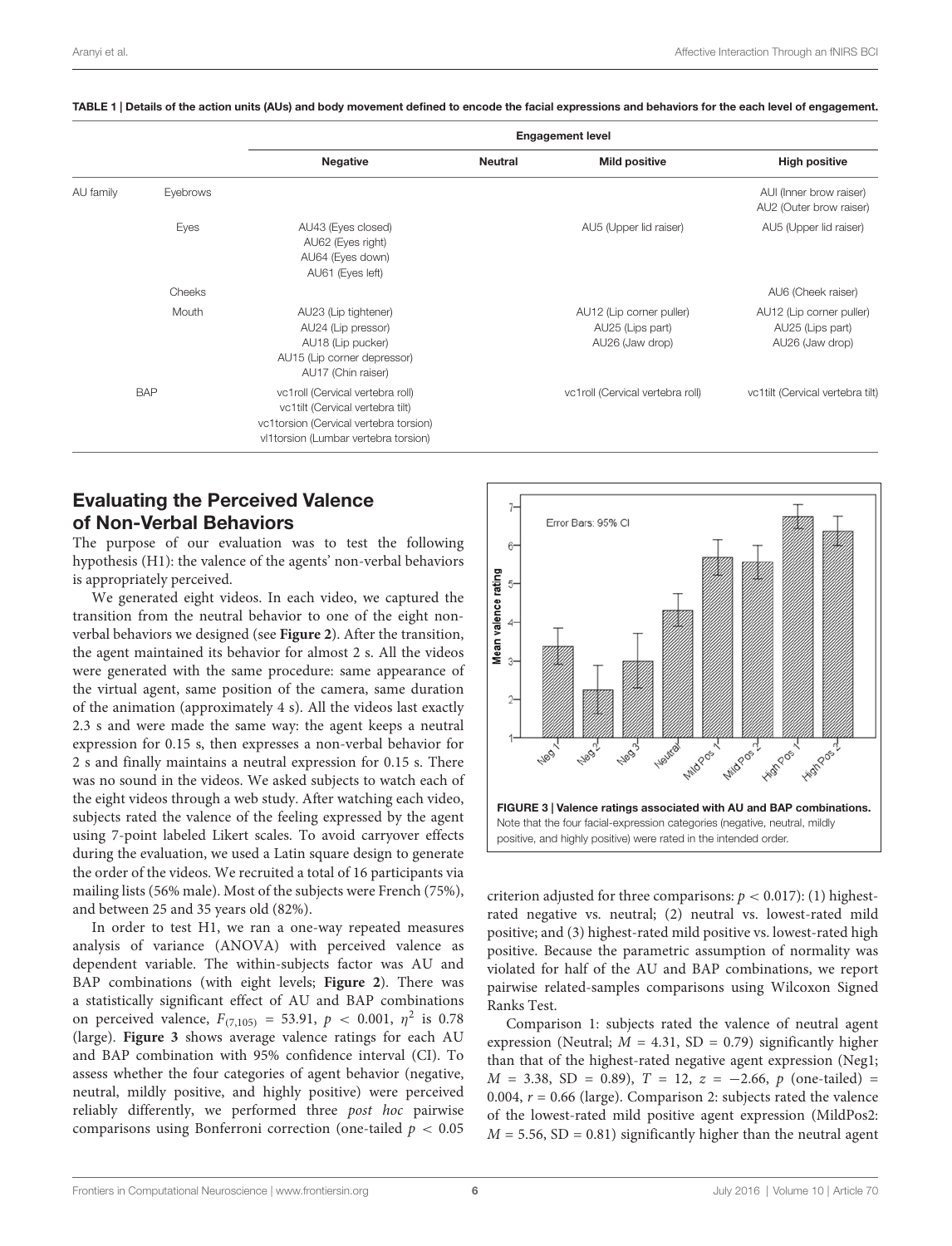expression,  $T = 11$ ,  $z = -3.04$ ,  $p$  (one-tailed) = 0.001,  $r = 0.76$ (large). Comparison 3: subjects rated the valence of the lowestrated high positive agent expression (HighPos 2;  $M = 6.38$ , SD = 0.72) significantly higher than that of the highest-rated mild positive agent expression (MildPos1;  $M = 5.69$ , SD = 0.87),  $T = 3$ ,  $z = -2.37$ , p (one-tailed) = 0.009, r = 0.59 (large).

<span id="page-7-0"></span>H1 was supported: users could differentiate between the different facial expressions of the agent's non-verbal behaviors, the valence ratings were in line with the intended order, and the differences between the four main categories of the agent's facial expressions were characterized with a large effect size. To further investigate if the non-verbal behavior of the agent is interpreted as intended, we conducted a second evaluation addressing the following hypothesis (H2): the non-verbal behaviors validated in the previous evaluation are correctly ranked according to their valence.

We kept the same videos as for our first evaluation and we designed a drag and drop interface allowing users to rank the behaviors expressed in the videos according to perceived valence. To avoid carryover effects during the evaluation, we used a Latin square design to generate the order of the combinations. We recruited a total of 36 subjects via mailing lists (61% male). Most of the subjects were French (61%), and between 25 and 35 years old (81%).

We coded the ranking of the behaviors into numerical valence values and computed the mean valence score of each behavior. The results confirmed the ones obtained during the first evaluation: the eight behaviors could be clustered into different groups according to their valence. We checked whether each of the eight behaviors was ranked according to our previous findings. Most of them were correctly ranked ( $M \ge 90\%$ ) except for one negative behavior (Neg1:  $M = 67.36$ ) and the neutral behavior (Neutral:  $M = 85.88$ ). The behavior Neg1 representing a pouting behavior was sometimes considered more positive than the neutral behavior. This can be explained as the pouting AU is not directly related with negatively valenced emotions, unlike the AU used for the behaviors Neg2 and Neg3. We can also hypothesize that Pouting expressions may be found culturally acceptable rather than negative, especially considering the subjects' age range. Overall, the results supported H2.

#### MATERIALS AND METHODS

#### BCI Input

We used an fNIR400 Optical Brain Imaging Station by Biopac Systems, with a 16-channel sensor and a fixed 2.5 cm sourcedetector separation for BCI input (for channel locations, see [Ruocco et al., 2014\)](#page-13-19). This device measures intensity changes in two wavelengths (730 nm and 850 nm) to calculate changes in oxygenated and deoxygenated hemoglobin concentration (HbO and HbR, respectively) using the modified Beer-Lambert law (see [Ayaz, 2010\)](#page-12-20). Raw data and HbO values were collected with 2 Hz sampling frequency using software provided by the device manufacturer (COBI Studio and FnirSoft v4.1), and was sent to a remote client experimental software over TCP/IP (using FnirSoft DAQ Tools).

We selected the HbO signal to provide real-time feedback, which has been applied successfully in research involving affectrelated manipulation in the DL-PFC [\(Tuscan et al., 2013\)](#page-13-20), and in the context of approach/withdrawal-related experimental manipulation [\(Morinaga et al., 2007\)](#page-13-21). Furthermore, HbO has been reported to be more sensitive to changes in cerebral blood flow than HbR and total (HbT) hemoglobin changes [\(Hoshi, 2003\)](#page-13-22), and it is characterized with a higher signalto-noise ration then HbR and HbT [\(Strangman et al., 2002\)](#page-13-23). Since we used HbO for real-time mapping to the feedback channel, we report post hoc analyses based on the same signal for consistency.

We operationalized BCI input based on asymmetric functional activation in the DL-PFC. A metric of asymmetry was derived real-time by the experimental software by averaging HbO values across the four channels located over the left and right DL-PFC, respectively, then subtracting average Right from average Left. This value, updated with the same 2 Hz frequency of the sampling rate, reflects inter-hemispheric difference in HbO change in micromolar units  $(\mu \text{Mol/L})$ .

The collection of fNIRS data was organized into blocks, each consisting of a sequence of epochs (short time periods with a specific task). We describe the structure of blocks and the experimental tasks during each epoch in the next section. HbO values on each channel were extracted using time synchronization markers. To compensate for the approximately 7 s delay in the hemodynamic response [\(Bunce et al., 2006\)](#page-12-21), we excluded data from the first 7 s in each epoch and included data from the first 7 s after the completion of each epoch (**[Figure 4](#page-7-0)**; [Aranyi et al., 2015a\)](#page-12-8).

#### Subjects, Procedure, and Feedback Mapping

Eighteen english-speaking adult subjects participated in the experiment (eight female, mean age = 35.11 years, SD = 11.25, range: [21; 60]). Data from one subject was discarded due to technical problems during data collection. Subjects were right-handed and were not treated for psychiatric conditions. The study was approved by Teesside University's Research Ethics Committee. Subjects provided written consent prior to participation and received an online retailer voucher equivalent to \$30 upon completing the experimental protocol.

We followed the recommendations of [Solovey et al. \(2009\)](#page-13-24) for the use of fNIRS in a HCI setting. Subjects seated approximately 47′′ (120 cm) away from a 24′′ monitor displaying experimental instructions and stimuli (including visual feedback during NF) in a dimly-lit, quiet room in a comfortable chair to minimize movement artifacts, with the fNIRS sensor positioned on their forehead, covered with non-transparent material to prevent ambient light from reaching the sensors. Subjects were instructed to refrain from talking, frowning and moving their limbs during fNIRS data collection periods within the protocol. Additionally, we applied sliding-window motion artifact rejection (SMAR; [Ayaz et al., 2010\)](#page-12-22); each channel used for calculating the asymmetry metric was inspected post hoc to identify motion artifacts during NF. For post hoc analyses, raw data were low-pass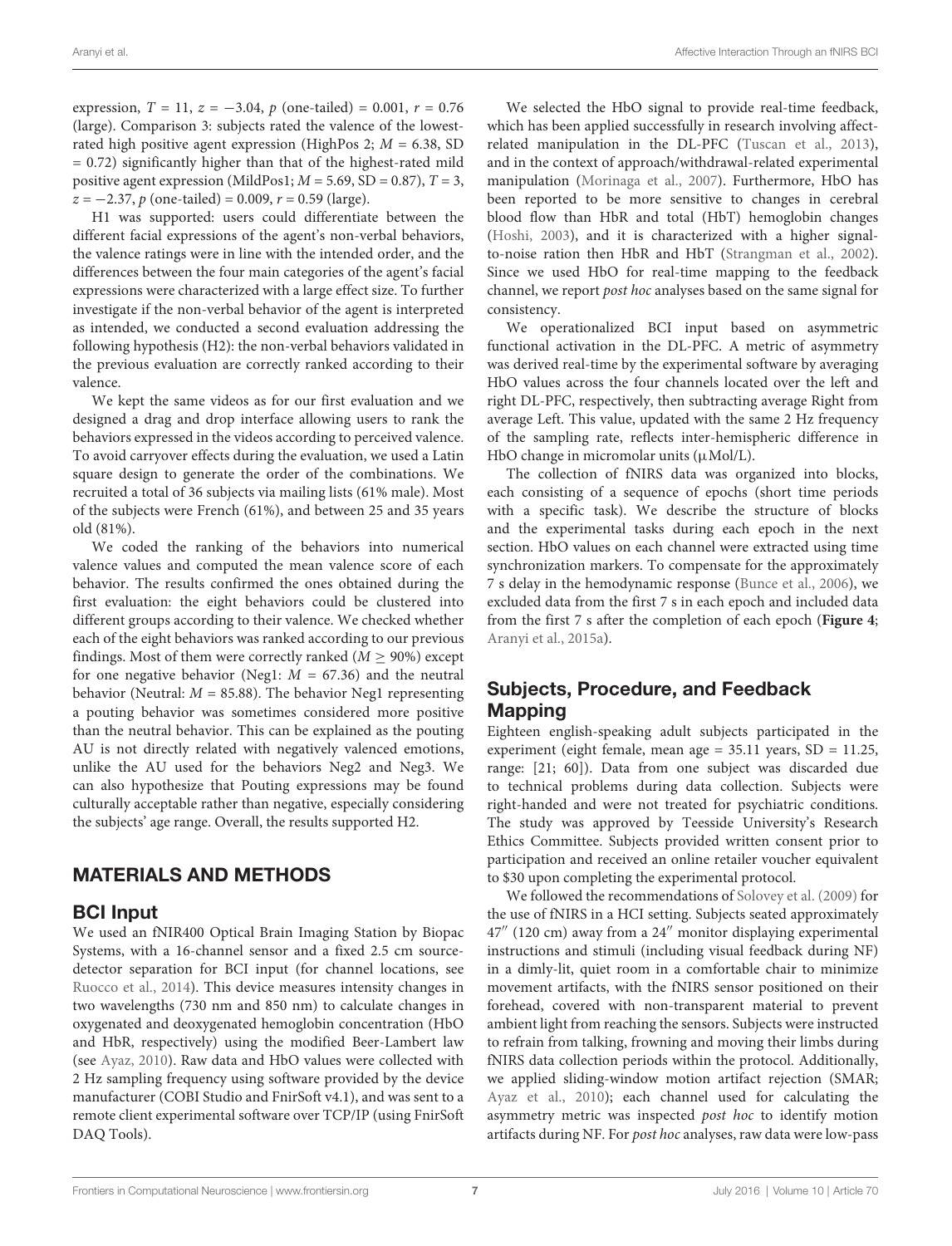

filtered using a finite impulse response filter with order 20 and 0.1 Hz cut-off frequency [\(Ayaz et al., 2010\)](#page-12-22).

<span id="page-8-0"></span>Following instructions and a practice block, each participant completed eight identical blocks, consisting of three epochs: Rest, View, and NF. Block design and the timing of epochs are presented in **[Figure 4](#page-7-0)** (also see [Charles et al., 2015\)](#page-12-15).

During Rest, subjects were instructed to look at a crosshair at the center of a gray screen, to try to clear their head of thoughts and relax. HbO for each channel within a block was calculated with respect to a baseline measured during the last 10 s of this Rest epoch. During View, subjects were instructed to look at the virtual agent while carrying out a mental arithmetic task: counting backwards from 500 by increments of an integer provided before the epoch in a visual prompt lasting 3 s. Backward counting is the most commonly used mental arithmetic task in fNIRS research [\(Naseer and Hong, 2015\)](#page-13-25); it was included to control for unwanted mental processes while looking at the virtual agent (see [Sarkheil et al., 2015\)](#page-13-26). Subjects were informed that the agent would be unresponsive to their brain input during View.

During NF, subjects were instructed to attempt to cheer up the virtual agent using their thoughts. NF was separated from View by a 10 s Rest epoch, and preceded by a 3 s prompt to start engaging with the virtual agent through (positive) thinking. Subjects were told that the agent would be responsive to their brain input during NF, and to expect a few seconds delay in the agent's reactions due to the nature of the brain input used in the study. Since, due to this delay, the effectiveness of any cognitive strategy could not be seen immediately, we also asked subjects to be patient and apply a strategy consistently throughout a block. They were also shown how a happy agent would look like (i.e., the target state) before the practice block preceding data collection. We were deliberately vague with instructions regarding how to cheer up the agent in order to allow subjects to develop their own strategies. NF was followed by a final Rest epoch lasting 7 s. After completing each block, subjects were asked to describe the strategy they used during NF in broad terms. Additionally, they rated the extent to which the virtual agent's facial expressions were appropriate to their thought contents during NF on a 1–7 scale. This rating was included to estimate the subjective level of alignment between the subject's thoughts and the agent's expressive behavior in each block.

We included the View epoch in each block as a reference (with the mental arithmetic task unrelated to asymmetry) to support feedback mapping for NF within the same block, in the following way. We defined the threshold (i.e., minimum asymmetry value resulting in feedback) during NF based on asymmetry values collected during View within the same block (**[Figure 5](#page-8-0)**). The minimum point (Min) for mapping was defined as the mean of asymmetry values during the View epoch plus 1.28 times their SD. Assuming normally distributed asymmetry scores, this threshold would result in no feedback for 90% of the asymmetry values during View. This approach to determine NF threshold is consistent with the original one of [Rosenfeld et al. \(1995\)](#page-13-5) for EEG-based frontal-asymmetry NF. To determine the maximum point (Max) for mapping (i.e., the asymmetry value resulting in feedback with maximum magnitude), we added the variation range of asymmetry values during View to the threshold Min we defined above. Outliers (values outside three SDs from the mean) were removed for calculating the threshold and range in order to prevent extreme values, likely resulting from movement artifacts, exerting an unduly influence on NF mapping. Asymmetry values within the range [Min; Max] during NF were mapped linearly onto the virtual agent's facial expression, with the same 2 Hz frequency as the acquisition of asymmetry values.

<span id="page-8-1"></span>Note that View and NF epochs were matched for length and for visual stimulus, with the exception that during NF, subjects could influence the agent's expressions. Since subjects' mental activity was controlled during View with a mental arithmetic task theoretically unrelated to DL-PFC asymmetry, increase in asymmetry can be attributed to changes mental activity between the View and NF epochs. This way, using a reference epoch provides a control condition within each block. Rather than providing absolute levels of HbO and HbR, the collected values reflect changes relative to a baseline [\(Ayaz,](#page-12-20) [2010\)](#page-12-20), they can be difficult to compare across subjects [\(Sakatani](#page-13-27) [et al., 2013\)](#page-13-27), and the magnitude of HbO changes can differ substantially across blocks within the same subjects. However, the above strategy for determining feedback threshold and range on a per-block basis mitigates these issues and promotes the comparability of NF epochs both within and between subjects.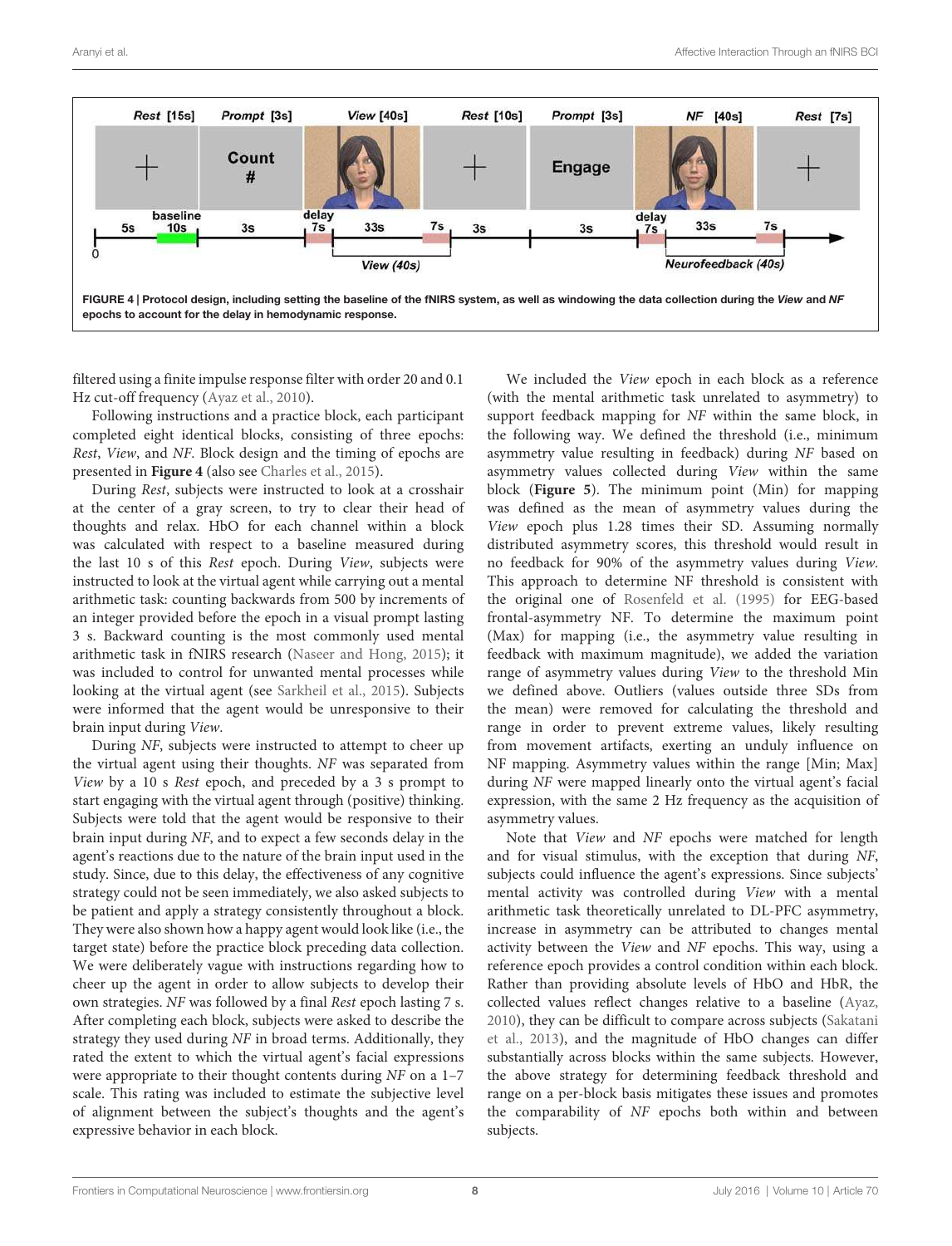

#### <span id="page-9-0"></span>RESULTS AND DISCUSSION

After data screening and filtering, we identified 136 valid blocks for analysis (eight blocks were collected from each 17 subjects). We defined block success as a statistically significant increase in average asymmetry during NF compared to the View epoch within the same block. Block success was determined post  $hoc$  using independent  $t$ -test with bootstrapping resampling method (1000 samples, 95% CI) with epoch type (View/NF) as independent variable and asymmetry scores as dependent variable, applying Bonferroni correction on a subject basis to control false discovery rate (one-tailed  $p$  threshold of 0.0125). (Note that the entire NF epoch was considered to determine block success, not just above-threshold asymmetry values.) Based on this criterion, 70 out of the total 136 blocks (51%) were successful. For a detailed discussion of the design of experimental blocks to support the use of this success criterion, see [Aranyi et al.](#page-12-8) [\(2015a\)](#page-12-8).

Based on their NF performance, we classified subjects as respondents (completed at least one block successfully) and nonrespondents (completed no successful blocks). Fifteen of the seventeen valid subjects (88%) were classified as respondents. Additionally, the two non-respondents were not simply failed on the statistical criterion; they have not crossed the feedback threshold at all during the experiment (i.e., received no feedback whatsoever). Eleven out of the 15 respondents (73%) completed at least half of the blocks successfully (Median = 4). No subject completed all blocks successfully (**[Figure 6](#page-8-1)**). This success rate on the subject basis is identical to what we observed in a separate study applying the same NF protocol [\(Charles et al., 2015\)](#page-12-15).

The dichotomous (NF success/fail) statistical success criterion described above does not contain information about the magnitude of asymmetry up-regulation during successful NF. Additionally, the experimental protocol was designed considering the fixed 2 Hz sampling rate of the fNIRS system

<span id="page-9-1"></span>

we used to achieve sufficient statistical power to detect changes in asymmetry. Therefore, we also calculated effect-size metrics  $(r$  and Cohen's  $d$ ) to characterize the magnitude of NF success, rather than solely relying on statistical significance depending on sampling frequency.

The effect-size  $r$  is interpreted similarly to the correlation coefficient, its value is constrained between 0 and 1, and according to [Cohen \(1988\)](#page-12-23) conventions,  $r = 0.10$  corresponds to small, 0.30 to medium, and 0.50 to large effect-size. The smallest  $r$  we could detect was 0.18 (small), and average  $r$  in successful blocks was 0.75 (large). Furthermore, the distribution of r in successful blocks was negatively skewed (Median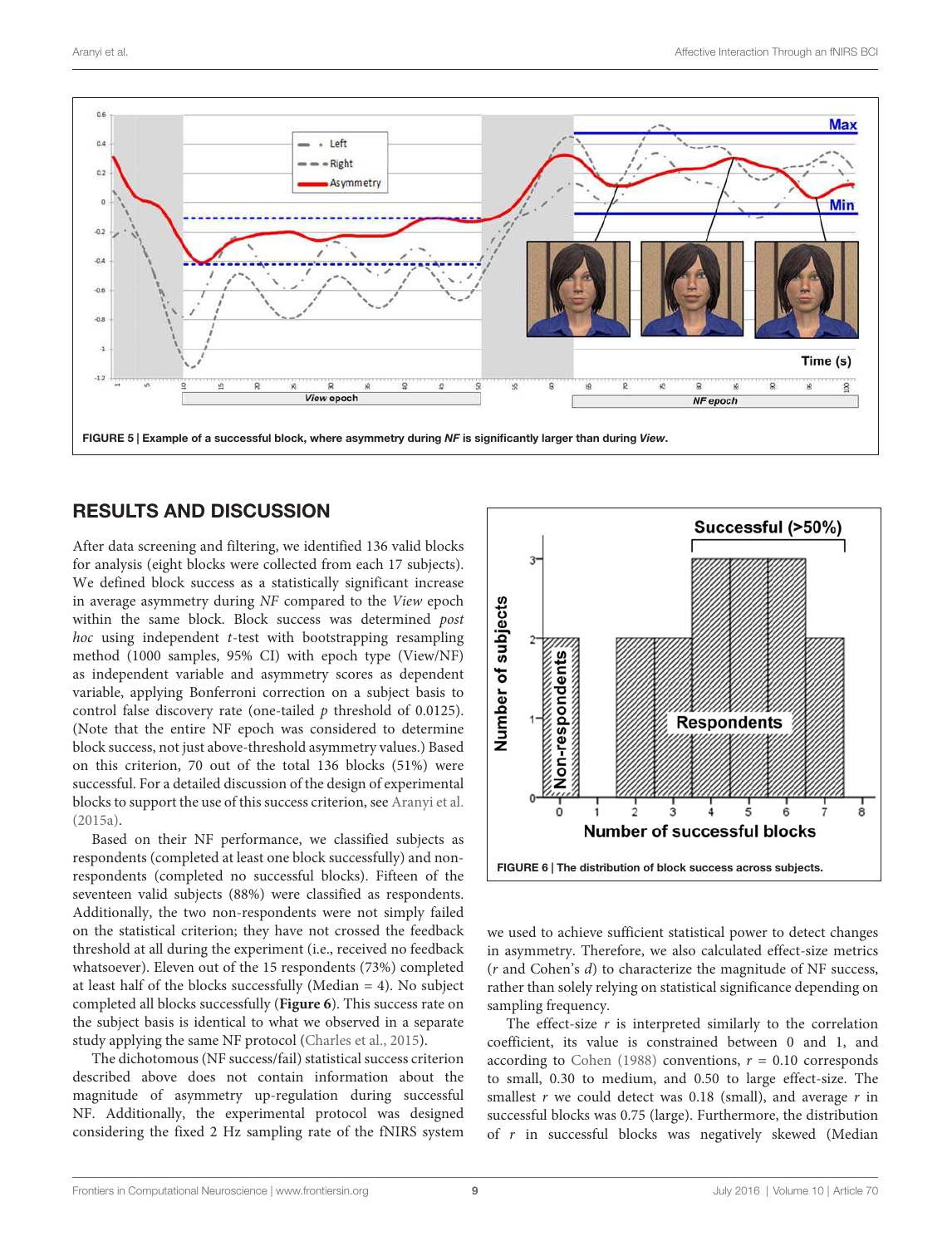

<span id="page-10-0"></span> $r = 0.81$ ), indicating that successful blocks were predominantly characterized with large asymmetry increase (**[Figure 7](#page-9-0)**).

We calculated Cohen's d by dividing the difference between mean asymmetry during the NF and View epochs with the pooled SD of asymmetry scores. The resulting d value reflects the distance between the distributions of asymmetry scores collected during successive reference and NF epochs, which can be readily interpreted. Mean  $d$  in successful blocks was 2.58  $(SD = 1.41)$ , which corresponds to an average 20% overlap in asymmetry scores between successive View and NF epochs (assuming normally distributed values), with a 96% chance that an asymmetry value picked randomly from the NF epoch will be greater than a random asymmetry value from the View epoch (probability of superiority). The smallest effect we could detect (with 40 s epochs sampled at 2 Hz) was  $d = 0.35$  (small), which corresponds to 86% overlap and 60% probability of superiority. This magnitude of increase in asymmetry is comparable to our previous study, where subjects up-regulated left-asymmetry by mentally expressing anger (a negatively valenced, but approachrelated affect) towards a virtual agent who was previously identified as mischievous in a narrative context (see [Aranyi et al.,](#page-12-1) [2015b\)](#page-12-1).

These findings indicate that our success criterion was sensitive to detect small increases in asymmetry, while asymmetry values on average had small overlap between View and NF epochs: successful blocks were characterized with a marked increase in asymmetry during NF. Additionally, in successful blocks, the  $r$  and  $d$  effect-size measures were positively and significantly correlated with perceived alignment (the subjective rating of how appropriate were the virtual agent's facial expressions to the subject's thoughts during NF):  $r = 0.56$ , and  $r = 0.45$ , respectively (both  $p < 0.001$ ). This provides validation from self-report data for the use of effect-size metrics to characterize the magnitude of NF success.

<span id="page-10-1"></span>Since our experiment consisted of a single session, no training effect was expected. However, a possible practice effect would consist in a linear increase in the proportion of Block Success



across subjects with time (from Block 1 to 8). Since Block Success was a continuous dichotomy, we calculated the biserial correlation coefficient to assess the linear relationship between Block Success (Yes/No) and block number (1–8). The analysis found no practice effect,  $r_h = 0.03$ ,  $p = 0.76$ , *ns*.

**[Figure 8](#page-9-1)** presents average asymmetry change between successive View and NF epochs. Successful blocks were characterized with a marked increase in asymmetry during  $NF$  ( $M = 0.36$ ,  $SD = 0.29$ ); conversely, non-successful blocks were characterized with a comparably small asymmetry decrease during NF ( $M = -0.22$ , SD = 0.23).

We explored how HbO changes on the left and right sides contributed to asymmetry increase from View to NF in successful blocks by conducting a two-way within-subject ANOVA with average HbO change as dependent variable, and Epoch type (View/NF) and Side (Left/Right) as factors.

The analysis revealed a significant interaction,  $F_{(1,69)} = 108.76$ ,  $p$  < 0.001, partial  $\eta^2$  = 0.61 (large), which indicates that HbO changed differentially on the left and right sides between consecutive View and NF epochs. This interaction is displayed in **[Figure 9](#page-10-0)**, showing that average HbO change during View (with counting reference task) did not display lateralized difference,  $t_{(69)} = 0.53$ ,  $p = 0.595$ , n.s.,  $r = 0.06$  (small), while average HbO increase on the left size ( $M = 0.47$ , SD = 1.05) was significantly and substantially larger than on the right  $(M = 0.13, SD = 1.07)$ ,  $t_{(69)} = 6.73$ ,  $p < 0.001$ ,  $r = 0.63$  (large).

Conversely, non-successful blocks were characterized by stability, or even a decrease in left asymmetry (**[Figure 8](#page-9-1)**). Out of the 66 failed blocks, 15 (23%) showed no statistically significant change in asymmetry from View to NF, while 51 (77%) exhibited a significant decrease in left-asymmetry. Replicating the above two-way within-subject ANOVA on non-successful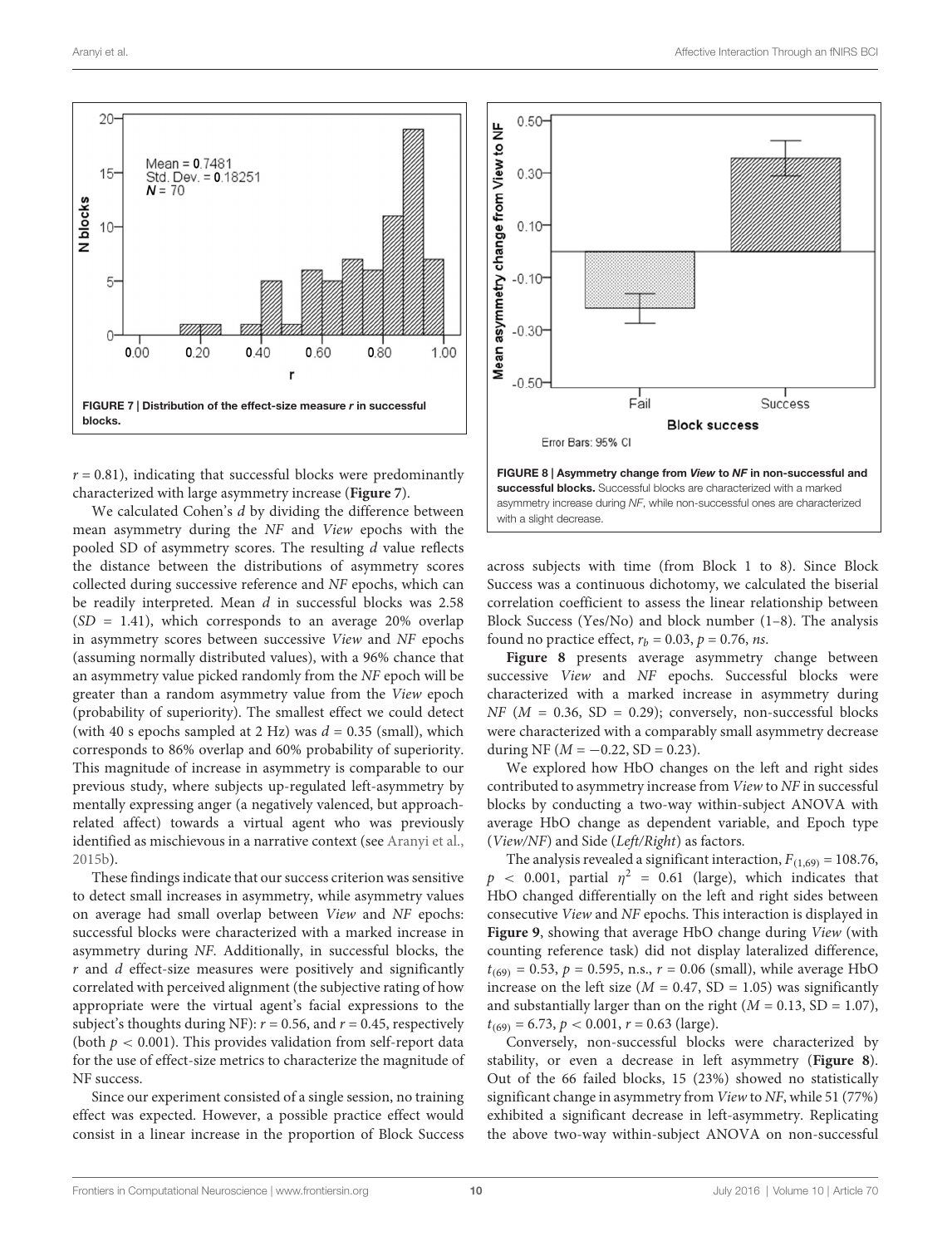

<span id="page-11-0"></span>blocks revealed a significant interaction of Epoch type (View/NF) and Side (*Left/Right*),  $F_{(1,65)} = 58.11$ ,  $p < 0.001$ , partial  $\eta^2 = 0.47$ (large). In failed blocks, average HbO during View did not display lateralized difference,  $t_{(65)} = -0.33$ ,  $p = 0.740$ ,  $ns$ ,  $r = 0.04$  (small), while during NF, average HbO change on the left size ( $M = 0.24$ ,  $SD = 0.98$ ) was significantly lower than on the right ( $M = 0.47$ ,  $SD = 0.91$ ),  $t_{(65)} = -3.93$ ,  $p < 0.001$ ,  $r = 0.44$  (medium). This is

not consistent with our previous findings using a similar protocol [\(Aranyi et al., 2015b\)](#page-12-1), where we found no lateralized changes in HbO in failed blocks.

These findings show that 51 out of the 136 blocks (37.5%) collected in the experiment where characterized with a decrease in left-asymmetry while subjects reported using cognitive strategies traditionally associated with left-asymmetry up-regulation. However, we note that 13 (25%) of these blocks were actually produced by the two non-responsive subjects (i.e., those who had not completed a single successful block). It also needs to be noted that our subjects did not receive NF training spread over multiple sessions prior to the experiment (e.g., see [Rosenfeld et al., 1995;](#page-13-5) [Kotchoubey et al., 2002\)](#page-13-28). Here, subjects' interaction with the system was restricted to a single short session (eight blocks including a 40 s NF epoch each, plus a practice block); therefore, no learning effects could be expected, while practice effects within a single session were confounded with the effect of fatigue (ratings of task-difficulty are discussed below).

We conducted *post hoc* pairwise comparisons to breakdown the significant interaction effect of Epoch type (View/NF) and Side (Left/Right) in successful blocks. On the left side, average HbO increase from *View* ( $M = -0.19$ , SD = 0.80) to NF ( $M =$ 0.47, SD = 1.05) was statistically significant,  $t_{(69)} = 9.44$ ,  $p \le$ 0.001,  $r = 0.75$  (large). On the right side, average HbO increase from View ( $M = -0.17$ , SD = 0.70) to NF ( $M = 0.13$ , SD = 1.07) was also statistically significant, but with a markedly lower effect-size,  $t_{(69)} = 3.80, p < 0.001, r = 0.42$  (medium). These findings indicated that although mean HbO increased on both sides during successful NF, asymmetry resulted from a more pronounced HbO increase on the left side (**[Figure 10](#page-10-1)** illustrates

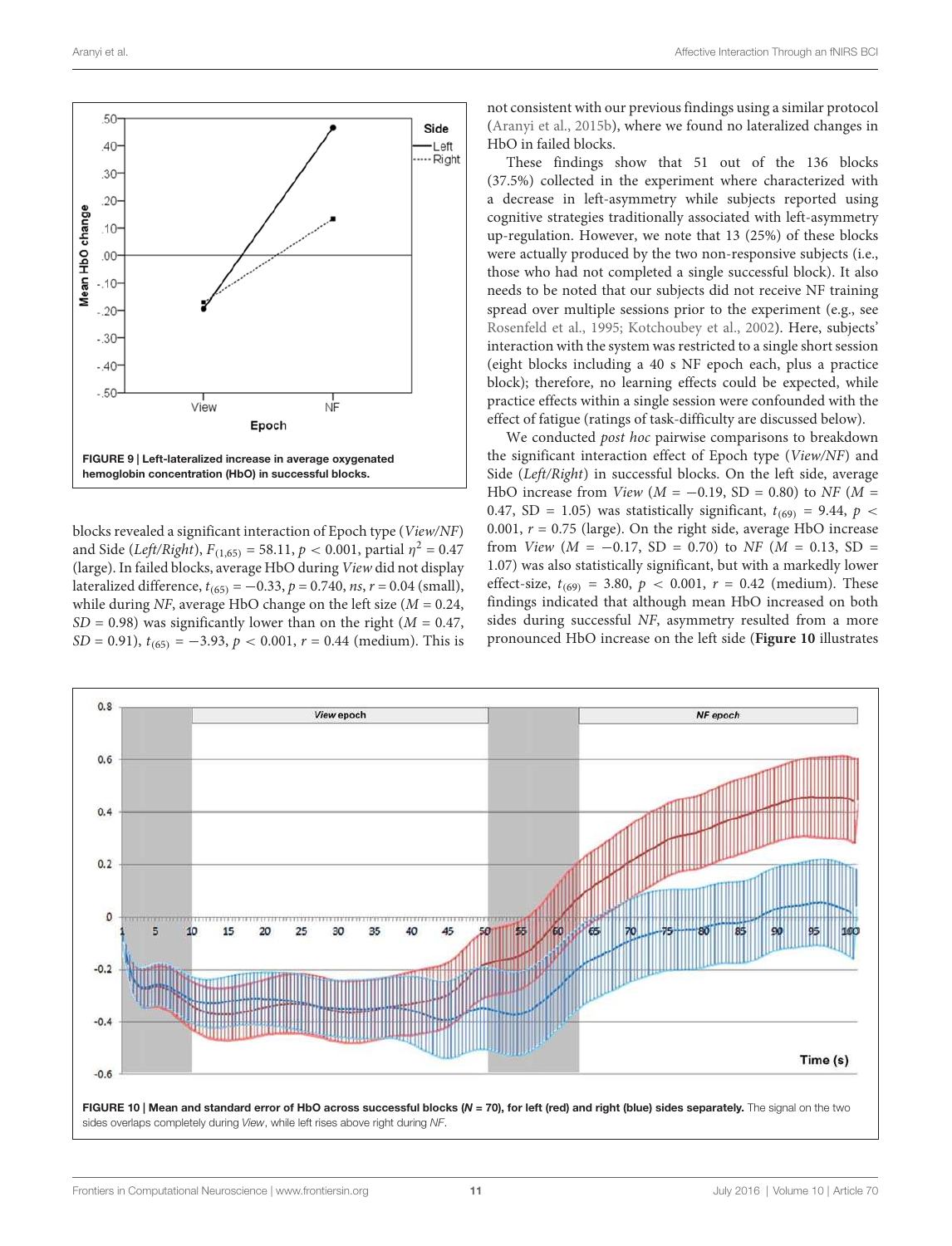

for across successful blocks, whilst **[Figure 11](#page-11-0)** shows an example of a single successful NF epoch).

<span id="page-12-9"></span><span id="page-12-8"></span><span id="page-12-1"></span>This bilateral increase in HbO may result from increased mental effort when switching from the counting task to NF. Subjects rated the subjective difficulty of both tasks on a 1–7 Likert scale after completing the protocol. Wilcoxon signed-rank test revealed that subjects rated the NF task ( $M = 5.18$ , SD = 1.13) more difficult than the *Count* task  $(M = 4.12, SD = 1.50)$ ,  $T = 20$ ,  $z = 2.321$ ,  $p = 0.020$ ,  $r = 0.56$  (large). Additionally, each subject answered six questions extracted from a generic rapport questionnaire [\(Gratch et al., 2007\)](#page-12-0), rated on a 1–7 Likert scale, after completing the experimental protocol. The scale had satisfactory internal consistency (Cronbach's alpha = 0.73). We calculated Spearman's rho non-parametric correlation coefficient to explore the relationship between alignment and NF success. There was a strong and statistically significant positive relationship between perceived alignment the number of successfully completed blocks,  $r_s = 0.62$ ,  $p < 0.01$ .

<span id="page-12-24"></span><span id="page-12-22"></span><span id="page-12-21"></span><span id="page-12-20"></span><span id="page-12-17"></span><span id="page-12-14"></span><span id="page-12-10"></span><span id="page-12-7"></span><span id="page-12-5"></span>Following each block, subjects were asked to describe their cognitive strategies to engage with the virtual agent, and thought contents during NF epochs (regardless of the amount of feedback they received during the NF epoch). We identified two broad categories of cognitive strategy (i.e., a set of thought contents to concentrate on during NF): direct and indirect. Direct strategies involved trying to cheer up the agent in an internal dialog, imagery involving the agent (e.g., reaching out to her), expressing empathy or otherwise engaging mentally with her. Indirect strategies involved recollection of pleasant personal memories, imagery of pleasant activity unrelated to the agent, and thinking about pleasant things (e.g., singing a song in one's head). Chi-squared test revealed no significant association between blocks success (Success/Fail) and strategy type (Direct/Indirect),  $\chi^{2}_{(1)} = 2.52$ ,  $p = 0.112$ , Cramer's  $V = 0.14$  (small). Indirect strategy is more prominent in failed blocks (41 out of 66; 62%) whilst, in successful blocks, there was an almost even split in the use of direct and indirect strategies (36 and 34, respectively).

#### **CONCLUSION**

<span id="page-12-23"></span><span id="page-12-15"></span>Our results confirm that users are able to engage with virtual agents by controlling their mental disposition, through thought contents and cognitive strategies. However, this is the first complete report of a context which is behaviorally realistic on the agent side (unlike, for instance, [\(Gilroy et al., 2013\)](#page-12-3), which used color saturation instead of realistic facial expressions), and in which BCI input is analyzed together with user experience subjective data.

<span id="page-12-19"></span><span id="page-12-16"></span><span id="page-12-13"></span><span id="page-12-4"></span><span id="page-12-2"></span>Previous work has associated rapport primarily with activation of the VM-PFC (Gupta [Gordon et al., 2014\)](#page-12-6), while empathy has been considered closely related to approach, whose relevant area is the DL-PFC. At the same time, VM-PFC is generally considered inaccessible to fNIRS [\(Doi et al., 2013\)](#page-12-4), and our results have evidenced a significant correlation between self-reported magnitude of rapport (characterized as perceived alignment) and DL-PFC asymmetry. To resolve this apparent contradiction, we should note that the definition of rapport has been sometimes strongly influenced by alignment [\(Menenti](#page-13-4) [et al., 2012\)](#page-13-4) and mimicry [\(Lakin and Chartrand, 2003;](#page-13-29) [Wang](#page-13-30) [and Hamilton, 2015\)](#page-13-30), in which the affective component is less prominent. Our definition of rapport is closer to empathy without identifying entirely with it, because of the lack of background information on the virtual agent and the fact that it is not expressing a pre-existing emotional state.

<span id="page-12-18"></span><span id="page-12-12"></span><span id="page-12-11"></span><span id="page-12-6"></span><span id="page-12-3"></span><span id="page-12-0"></span>A potential limitation of these experiments is the nondissociation between approach and valence when measuring PFC asymmetry, valence also impacting activity in the DL-PFC [\(Berkman and Lieberman, 2010\)](#page-12-24). This can be also evidenced by the subjects' self-reporting of cognitive strategies, which showed an even split between cognitive strategies emphasizing approach (reaching out, targeting the agent itself), and those emphasizing positive thoughts in general [often self-centered, as previously reported in other, fMRI-based PFC asymmetry NF experiments [\(Zotev et al., 2014\)](#page-13-16)]. However, in terms of user experience, the agent's response was perceived as appropriate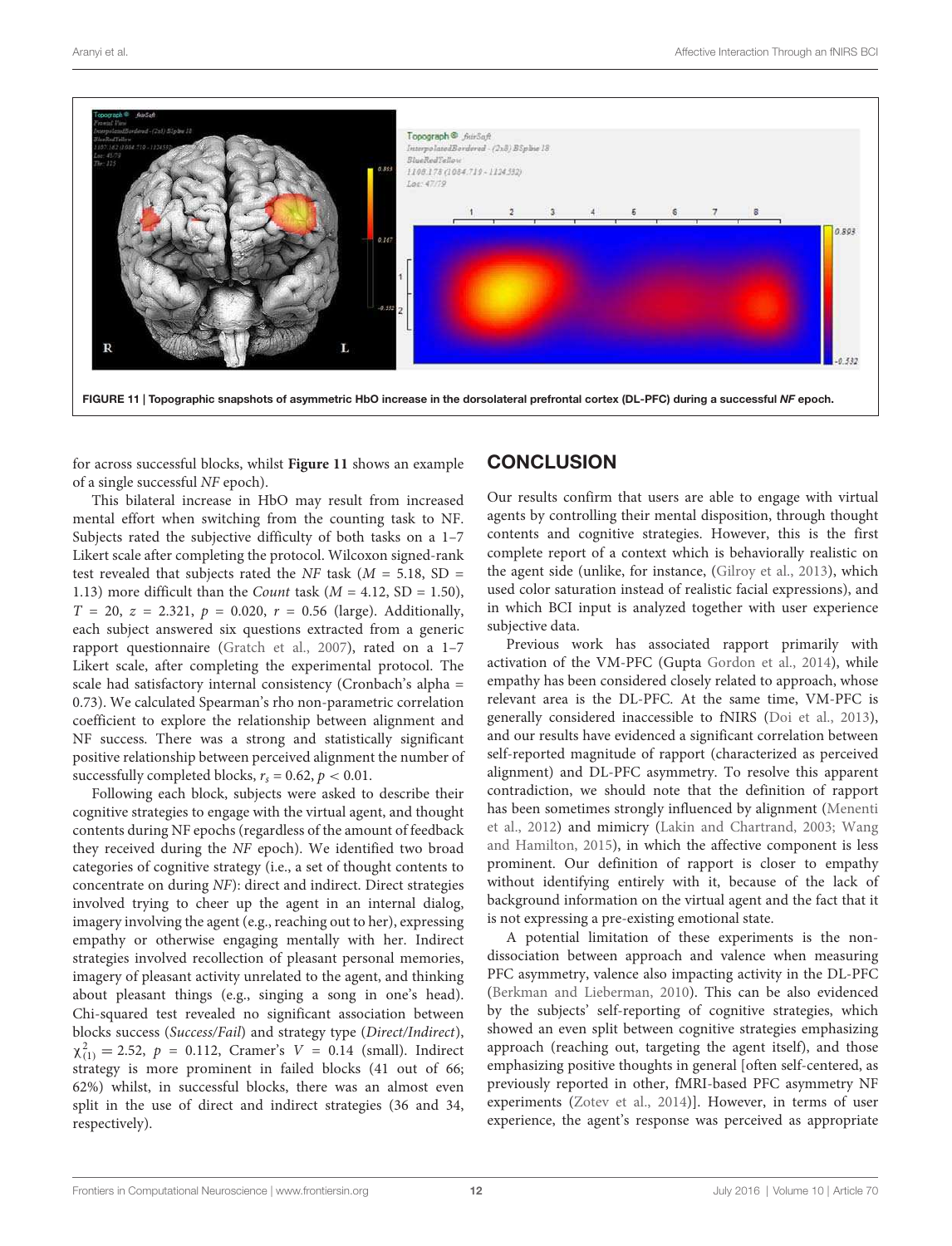<span id="page-13-28"></span><span id="page-13-22"></span><span id="page-13-18"></span><span id="page-13-15"></span><span id="page-13-6"></span>regardless of the actual cognitive strategy employed. Strictly speaking, the true "rapport" hypothesis is only fully realized when the subject's cognitive strategies targets the agent itself, the issue with positive thoughts strategies not being so much the use of valence but the fact that some positive thoughts could be self-centered. The above finding is attributable to individual subjects adopting conservative cognitive strategies, rather than to an inherent limitation of the model: this can be explained in particular considering the limited NF training that subjects have been offered. In earlier work, we have demonstrated that successful interaction with virtual agents could be realized through approach alone, by using an anger paradigm [\(Aranyi et al., 2015b\)](#page-12-1), in which approach is fully dissociated from valence [\(Harmon-Jones, 2003\)](#page-13-6). In the context of rapport, a mixed contribution from approach and valence seems unavoidable, the decisive factor being that positive thoughts should be directed at the agent rather than selfcentered.

#### <span id="page-13-29"></span><span id="page-13-3"></span><span id="page-13-2"></span><span id="page-13-1"></span>**REFERENCES**

- <span id="page-13-4"></span>Albrecht, I., Schröder, M., Haber, J., and Seidel, H. (2005). Mixed feelings: expression of non-basic emotions in a muscle-based talking head. Virtual Real. 8, 201–212. doi: 10.1007/s10055-005-0153-5
- <span id="page-13-21"></span>Aranyi, G., Cavazza, M., and Charles, F. (2015a). ''Using fNIRS for prefrontalasymmetry neurofeedback: methods and challenges," in Symbiotic Interaction, eds B. Blankertz, G. Jacucci, L. Gamberini, A. Spagnolli and J. Freeman (Switzerland: Springer International Publishing), 7–20.
- <span id="page-13-0"></span>Aranyi, G., Charles, F., and Cavazza, M. (2015b). ''Anger-based BCI using fNIRS neurofeedback,'' in Proceedings of the 28th Annual ACM Symposium on User Interface Software and Technology (UIST '15) (ACM, New York, NY), 511–521.
- <span id="page-13-25"></span>Ayaz, H. (2010). Functional Near Infrared Spectroscopy Based Brain Computer Interface. Philadelphia, PA: PhD thesis, Drexel University.
- <span id="page-13-14"></span>Ayaz, H., Izzetoglu, M., Shewokis, P. A., and Onaral, B. (2010). Sliding-window motion artifact rejection for functional near-infrared spectroscopy. Conf. Proc. IEEE Eng. Med. Biol. Soc. 2010, 6567–6570. doi: 10.1109/IEMBS.2010. 5627113
- <span id="page-13-13"></span>Ayaz, H., Shewokis, P. A., Bunce, S., and Onaral, B. (2011). An optical brain computer interface for environmental control. Conf. Proc. IEEE Eng. Med. Biol. Soc. 2011, 6327–6330. doi: 10.1109/IEMBS.2011.6091561
- <span id="page-13-10"></span>Benbasat, I., Dimoka, A., Pavlou, P. A., and Qiu, L. (2010). ''Incorporating social presence in the design of the anthropomorphic interface of recommendation agents: insights from an fMRI study," in International Conference on Information Systems (St. Louis, MO), 228.
- <span id="page-13-17"></span>Berkman, E. T., and Lieberman, M. D. (2010). Approaching the bad and avoiding the good: lateral prefrontal cortical asymmetry distinguishes between action and valence. J. Cogn. Neurosci. 22, 1970–1979. doi: 10.1162/jocn.2009.21317
- <span id="page-13-12"></span>Bui, T. D., Heylen, D., Poel, M., and Nijholt, A. (2001). ''Generation of facial expressions from emotion using a fuzzy rule based system,'' in Australian Joint Conference on Artificial Intelligence , eds D. C. M. Stumptner and M. Brooks (London, UK: Springer-Verlag), 83–94.
- <span id="page-13-5"></span>Bunce, S. C., Izzetoglu, M., Izzetoglu, K., Onaral, B., and Pourrezaei, K.. (2006). Functional near-infrared spectroscopy. IEEE Eng. Med. Biol. Mag. 25, 54–62. doi: 10.1109/memb.2006.1657788
- Burgoon, J. K., Buller, D. B., Hale, J. L., and Turck, M. A. (1984). Relational messages associated with nonverbal behaviors. Hum. Commun. Res. 10, 351–378doi: 10.1111/j.1468-2958.1984.tb00023.x
- Cavazza, M., Aranyi, G., Charles, F., Porteous, J., Gilroy, S., Jackont, G., et al. (2014). ''Frontal alpha asymmetry neurofeedback for brain-computer interfaces,'' in 6th International Brain-Computer Interface Conference (Graz, Austria).

#### <span id="page-13-19"></span>FUNDING

<span id="page-13-27"></span>This work was supported by the European project H2020 ARIA-VALUSPA (No 645378) and the French ANR project MOCA (ANR-12-CORD-019). It was partially performed within the Labex SMART (ANR-11-LABX-65) supported by French state funds managed by the ANR within the Investissements d'Avenir programme under reference ANR-11-IDEX-0004-02.

#### <span id="page-13-26"></span>AUTHOR CONTRIBUTIONS

<span id="page-13-9"></span><span id="page-13-8"></span>GA: (BCI) protocol design, experimental setup, experiments, statistical analysis, write-up. FP: (ECA) software design and implementation, ECA experimental setup and experiments, write-up. FC: (BCI) software design and implementation, experiments, write-up. CP: development of research question, research expertise and guidance, write-up. MC: development of research question, research expertise and guidance, write-up.

- <span id="page-13-24"></span><span id="page-13-11"></span>Charles, F., Pecune, F., Aranyi, G., Pelachaud, C., and Cavazza, M. (2015). ''ECA control using a single affective user dimension,'' in Proceedings of the 2015 ACM on International Conference on Multimodal Interaction (Seattle, WA), 183–190.
- <span id="page-13-23"></span>Cohen, J. (1988). Statistical Power Analysis for the Behavioral Sciences. 2nd Edn. New Jersey, NJ: Hillsdale.
- Davidson, R. J. (1992). Anterior cerebral asymmetry and the nature of emotion. Brain Cogn. 20, 125–151. doi: 10.1016/0278-2626(92)90065-t
- <span id="page-13-20"></span>Davidson, R. J., Ekman, P., Saron, C. D., Senulis, J. A., and Friesen, W. V. (1990). Approach-withdrawal and cerebral asymmetry: emotional expression and brain physiology:. J. Pers. Soc. Psychol. 58, 330–341. doi: 10.1037/0022- 3514.58.2.330
- <span id="page-13-30"></span>Doherty-Sneddon, G., Bruce, V., Bonner, L., Longbotham, S., and Doyle, C. (2002). Development of gaze aversion as disengagement from visual information. Dev. Psychol. 38, 438–445. doi: 10.1037/0012-1649.38. 3.438
- <span id="page-13-7"></span>Doi, H., Nishitani, S., and Shinohara, K. (2013). NIRS as a tool for assaying emotional function in the prefrontal cortex. Front. Hum. Neurosci. 7:770. doi: 10.3389/fnhum.2013.00770
- <span id="page-13-16"></span>Ekman, P., Friesen, W. V., and Hager, J. C. (2002). Facial Action Coding System: A Technique for the Measurement of Facial Movement. Palo Alto, CA: Consulting Psychologists Press.
- Etemad, S. A., Arya, A., Parush, A., and DiPaola, S. (2015). Perceptual validity in animation of human motion. Comput. Animat. Virtual Worlds 27, 58–71. doi: 10.1002/cav.1631
- Gilroy, S. W., Porteous, J., Charles, F., Cavazza, M., Soreq, E., Raz, G., et al. (2013). "A brain-computer interface to a plan-based narrative," in Proceeding IJCAI '13 Proceedings of the 23rd International Joint Conference on Artificial Intelligence (Beijing), 1997–2005.
- Gordon, R. G., Tranel, D., and Duff, M. C. (2014). The physiological basis of synchronizing conversational rhythms: the role of the ventromedial prefrontal cortex. Neuropsychology 28, 624–630. doi: 10.1037/neu00 00073
- Grammer, K., and Oberzaucher, E. (2006). The reconstruction of facial expressions in embodied systems. ZiF: Mitteilungen 2, 14–31.
- Gratch, J., Wang, N., Gerten, J., Fast, E., and Duffy, R. (2007). ''Creating rapport with virtual agents,'' in Intelligent Virtual Agents, eds C. Pelachaud, J.-C. Martin, E. André, G. Chollet, K. Karpouzis and D. Pelé (Paris), 125–138.
- Hall, L., Woods, S., Aylett, R., Newall, L., and Paiva, A. (2005). ''Achieving empathic engagement through affective interaction with synthetic characters,'' in Proceeding ACII'05 Proceedings of the First international conference on Affective Computing and Intelligent Interaction (Beijing), 731–738.